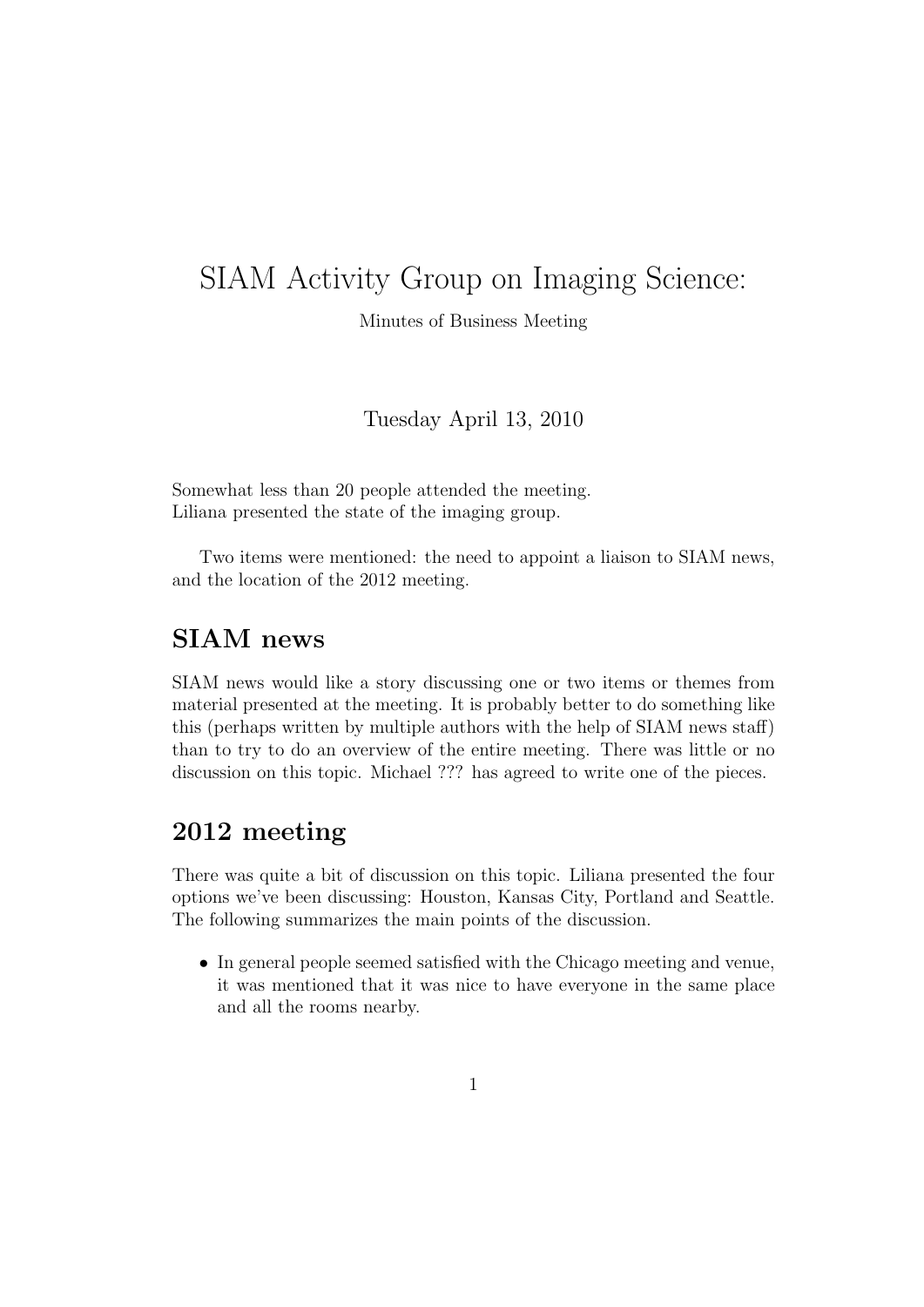- Adel Faridani pointed out that the decision of the next venue should (and will) be guided by the SIAM staff who are very professional and know how to organize this logistical stuff.
- For Houston there were questions about closeness of hotels; neither Bill Symes nor Liliana Borcea (two attendees from Rice) seemed concerned this would be a problem.
- There was little enthusiasm for Kansas City.
- There was more enthusiasm for Portland or Seattle, although it was mentioned that we will all have just been at ICIAM in Vancouver in the summer of 2011.
- Adel Faridani noted that Chicago was decided on because people want to come to a big city and because the airport is a major hub from Europe, making it easier for European members to attend.
- Attracting members from Europe can be a problem if there aren't direct flights, this could be a problem for European attendees, also there is a difference in jet lag between West and East Coast locations; this may reduce European participation if the meeting is on the west coast.
- SIAM will give us a breakdown of where people come to the meeting from etc (Jim Crowley agreed to this).
- The question was raised as to whether or not we need a convention center? Will it be too big?
- A disadvantage at hotels seems to be that the wireless doesn't work.
- Adel Faridani mentioned that while for a convention center you don't have to have a block of rooms at the hotel you have to pay for the convention center, thus increasing the registration fee.
- The point was made that at a university it might be hard to have enough parallel rooms close together, ICIAM in Zurich was quite spread out–this was also a problem at the San Diego SIAM meeting.
- Many have suggested that they would like to be in DC to have the program managers from various programs attend more easily, it was thought that this had been too expensive in the past.